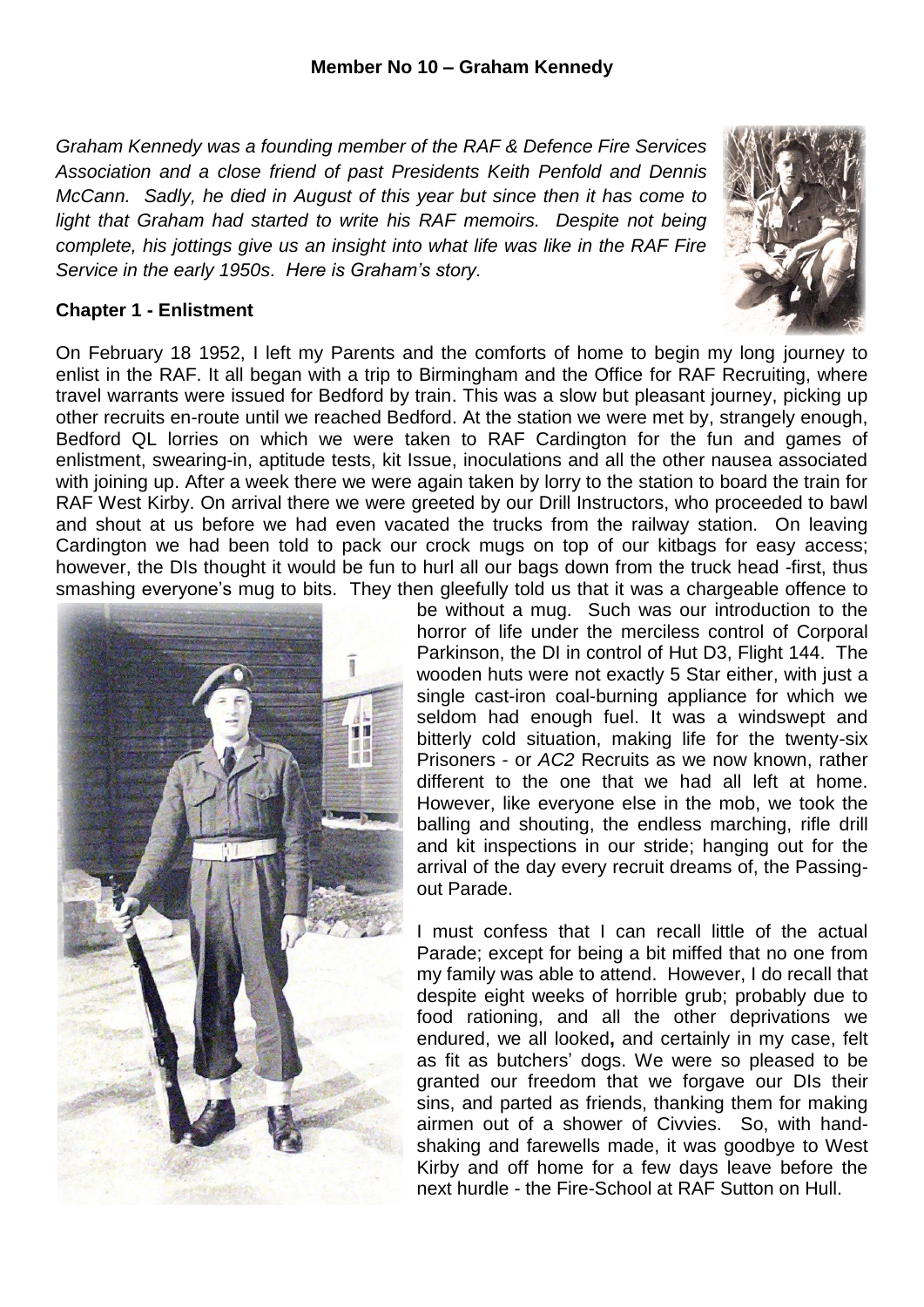## **Chapter 2 – Trade Training**

It was 7 May 1952 and after a rather tedious train journey to Hull, I then took the bus which conveniently stopped at the main entrance to RAF Sutton-on-Hull. This was to be my home for the next six weeks. My first impression was favourable - it looked a doddle compared to West-Kirby; particularly the brick-built accommodation with indoor ablutions. When everyone had checked in and introduced themselves, we were greeted by our Instructors, Cpls Grant and McCabe, who both seemed to be very friendly, and made us all feel at ease. What a difference to the reception we got at Square-bashing!

The Intake was divided into two classes of about twenty, and each of us was issued with a RAF Form 619, otherwise known as a Notebook! All fellow old wrinklies will remember the first page; which in my book, dated May 8,1952, was headed CHEMISTRY OF FIRE; and so began Course 68A. The entry had been split into two groups - presumably to ensure efficiency, and quite possibly to create an aura of competition between A and B Flights in such events as Hydrant Drill. This took the form of an hilarious and chaotic attempt to run out three lengths of canvas hose, connect a one Inch brass nozzle, and shout – "WATER ON!" I do not think that either team made much of a success of it at the first attempt, and as for the Hose-reel Carts - do not ask! However, they say that practise makes perfect, and we most certainly had plenty of it over the next few weeks. It was all good for encouraging team work, and during the course, a lot of friendships were formed - many of which were destined to last for years to come.

The late Ken Lowthorpe was a good team player who I got on with very well. We managed to stick together through Driver Training at Lytham-St-Annes, and eventually flew out to Egypt on the same Hastings. along with other Course 68 lads such as Ruebin Morton and [Wiggy] Higginson; both of whom ended up Aden. I



never saw Ken again until the first Association Meeting at Shoreham in 1995.

An amazing coincidence occurred in 1956. On leaving the RAF I started a job at the Austin Motor Company as a Fireman, and who should turn up to start on the very same day but Ruebin Morton! Thankfully we were on the same shift, so it was almost like old times, but after the RAF I was becoming bored with the very tedious routine of endless patrolling the huge industrial complex, and seldom seeing daylight. Soon after I decided it was time to return to the job I trained for, having previously won a scholarship to the School of Furniture in Birmingham.

As for Higginson, the last time I saw him was when we said cheerio on the airfield at Khormaksar. That was a moment that will stay with me forever. Having said goodbye to my friend I found myself having been dumped on the airfield alone, to watch the two Bedford pick-ups vanish into the heat-haze. I had no option other than to follow the advice that had been shouted to me from the Corporal driver of the Steamer-Point wagon. "Head for that building over there!", he told me, pointing to a transit office in the hazy distance. It looked an awfully long way to walk carrying two kit-bags in the oppressive heat that Aden was notorious for, and it was at that moment I felt that it was time for Mum to sell the pig and buy me out !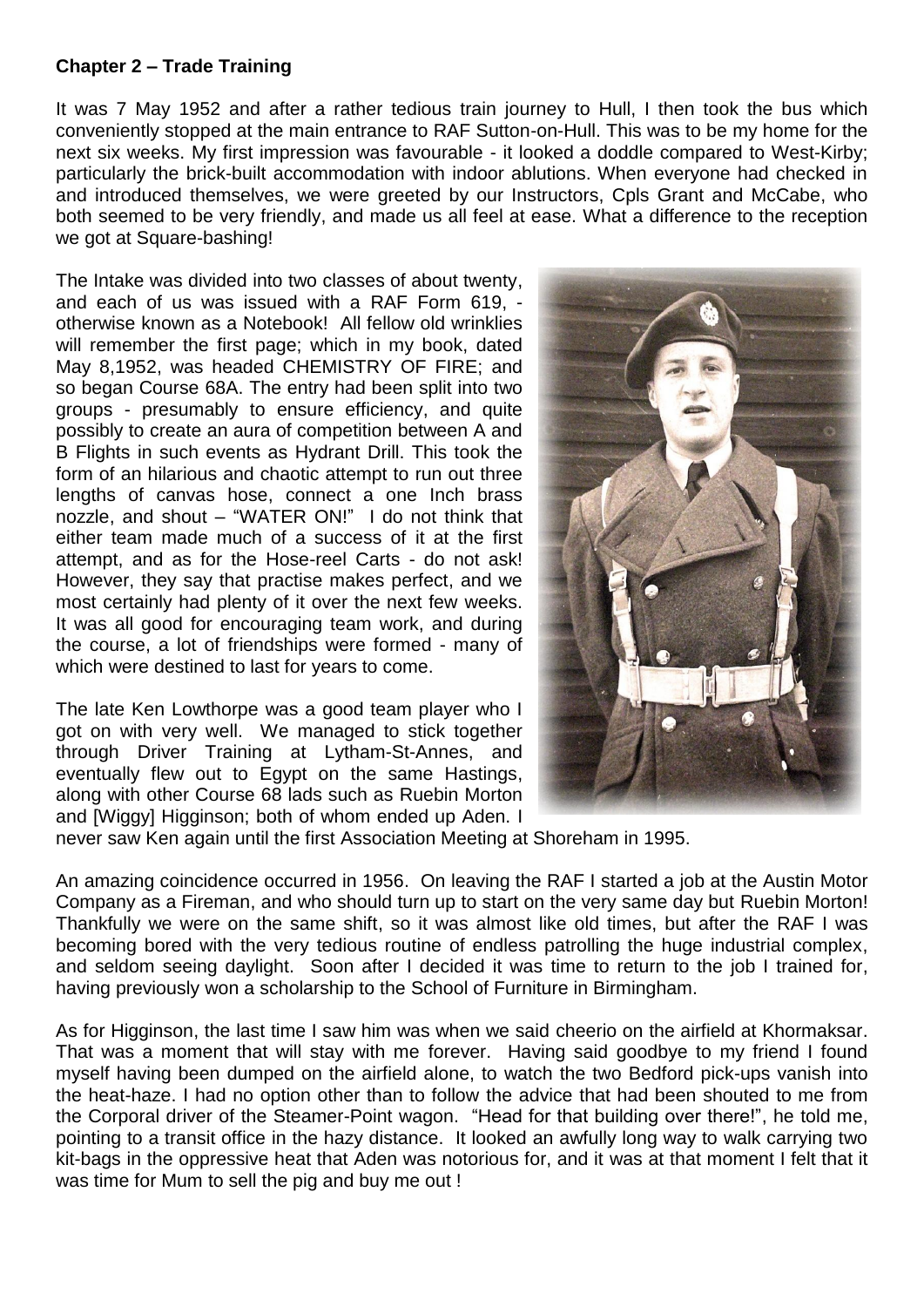However, I eventually made it to Transit Office, albeit in a hot, sweaty and dishevelled state, only to be informed that I had been sent to Aden due to a cock-up by Air Movements. I was then directed to an empty twenty-six bed Nissen Hut where I dumped my kit on the nearest vacant bed and promptly crashed out for a much needed kip. After that, there followed four days in tents with the added misery of guard duties and fatigues, plus horrible grub. Nevertheless, it was quite a treat to be able to lounge about with no one to bother me at times and I had found the mess, though in that heat all I fancied was fruit salad. This was available in large metal containers from which you helped yourself to with the aid of large ladles. However, after three days skiving I was rumbled, and told that I should have stayed at Khartoum ,where some of my training mates had deplaned.



And so it was that on the seventh of August 1952, I boarded a Valetta aircraft and left Khormaksar for the five hour trip west back up to MEAF4, as it was in those days. Flying at six thousand feet over Ethiopia was as bumpy a flight as I can ever remember, so it was with some relief that the next rather gentle bounce meant that I had finally arrived where fate had originally intended I should be.

## **Chapter 3 - The Sunny Sudan**

It was now over 50 years since Corporal Jones of the Walmington-on-Sea Home Guard had been threatening the Mad Mahdi's whirling dervishes and fuzzy wuzzies with his cold steel, but in 1952 Khartoum was still under Anglo/Egyptian rule. The Airfield there was quite small by modern standards, a typical 1920s job with only two runways – 06/24, and 09/27. The small Control Tower housed a Sudanese Civvy controller and a couple of meteorologists, and next to the tower was a structure to provide some protection from the terrific heat that Sudan is noted for. This consisted of six tall steel posts topped with corrugated sheets, which I was reliable informed was designed to protect the  $CO<sub>2</sub>$  Gas cylinders on the Gas Truck and 45 Monitor. Under this we managed to squeeze the entire crash-combine, which in those days comprised of a Jeep with a Cpl/driver and Fireman, and behind that the Gas Truck and 45 Monitor parked side by side, and further back still a Bedford 500 gallon water bowser. The crews had to suffer the extreme heat when in the vehicles, rather like toast under a grill! Due to the sun, there was little relief to be found outside the canopy either, so it was not much of a choice. RAF Khartoum was a main staging post between Cairo and Nairobi as well as numerous other parts of the Empire, so could get quite busy at times. When aircraft were on final approach to land, the Controller would appear on his balcony to shout CRASH-CREW OUT! On hearing this we would deploy the vehicles out to the intersection of the runways where we waited until all was clear. With the absence of radios, a green Aldis Lamp was used to give the signal to return to the Tower.

The accommodation blocks were of single-story brick construction, with corrugated roofing and those on the rest of the camp were the usual layout of 26 beds, with an NCO bunk at each end. The Fire Section however, was divided into an office, store, and 6 rooms with a tiled veranda which ran around the perimeter. This was often used for sleeping on, as it was cooler than inside; no air-con. In those days!

Unlike the International Airport that stands on the site today, RAF Khartoum was a rather small and compact outpost. The Station Headquarters building was next to the main gate, and was a rather impressive structure reminding one of Foreign Legion Forts of the past. Opposite the entrance was the Parade Ground come Cricket Pitch, which was flanked on either side by the Mess and NAAFI. A medical centre lay behind a hedge, but was a very modest affair; then add to that the MT Section and a couple of hangers and that was about it. The SNCO IC the Fire Section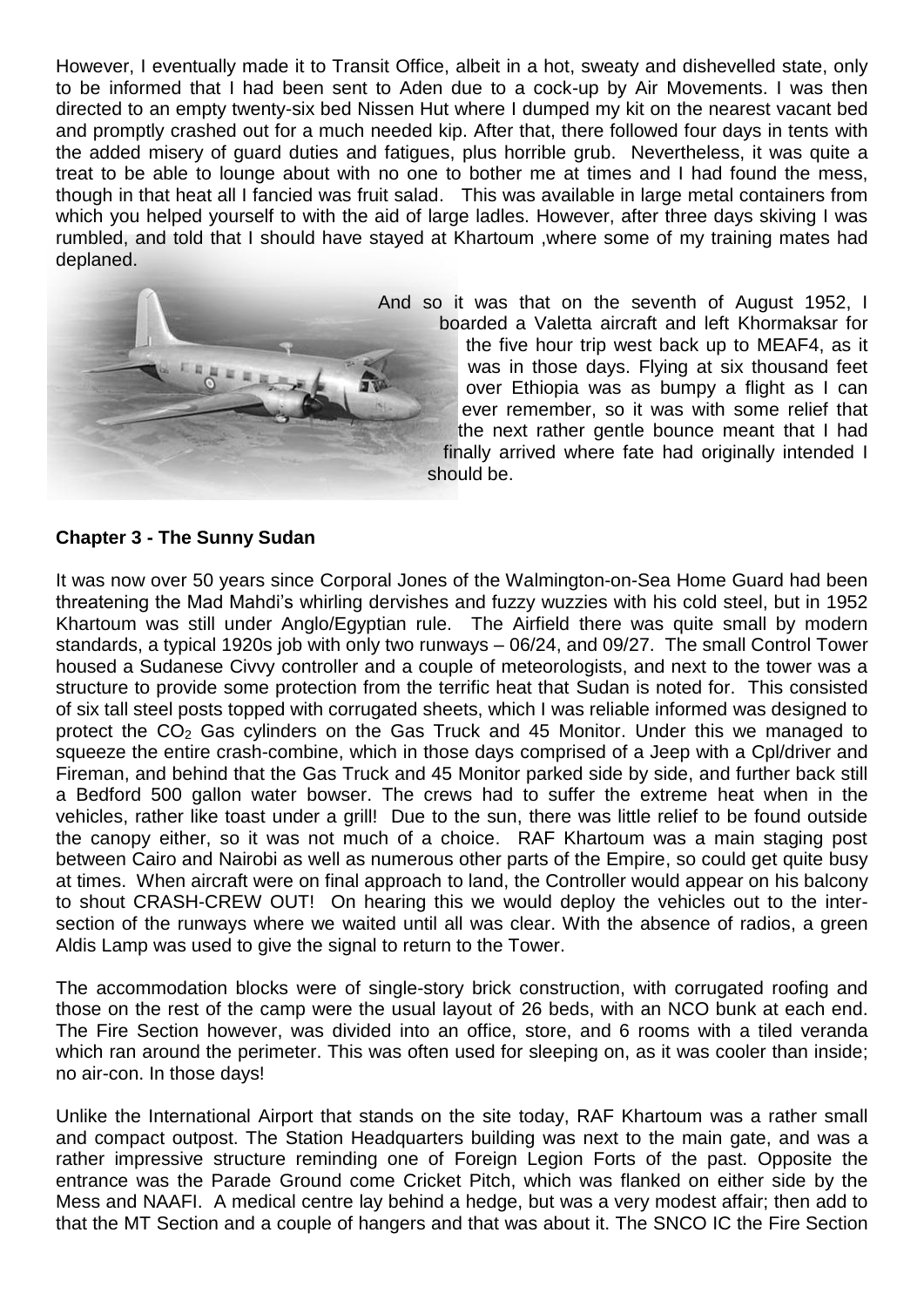was Sergeant Joe Proctor, a Scot, who was a firm but fair Boss. Joe was aided by Cpls Len Smith, a Geordie; and Jim McGee, an Irish lad who was my first crew chief. l was his number two on the Jeep on my very first day on an airfield, which was a proud day for me. Prior to that I had been on domestic duties along with other new lads, while we learned the Camp layout and did such jobs as painting and re-filling 2 gallon Soda Acids and Foam Extinguishers, and even a 30 gallon wheeled monster which was much fun to set off! lt was during this period that my old mate from West Kirby and Sutton-on-Hull, Danny Glasscoe turned-up. He had been back-coursed at Sutton because one Sunday afternoon after the pub closed a few of us played football in Queens Gardens. Our Best-Blue tunics used to form makeshift goals, and Danny received a bad ankle injury, hence the delay. However I was pleased to see an old pal, and we became great mates, both electing to serve double tours at Khartoum. After six months service us old sweats were awarded our LAC propellers, which came with an extra shilling per day. There were no SACs on the section, it being a relatively new thing under the revised Trade Structure, so I decided to apply for the trade test, which I duly passed in December 1952. Since little was known about the test, the written element was posted in from elsewhere, and when it came to doing the Practical test two Warrant-Officers had to be flown up from Aden to assess me on such things as aircraft marshalling, using the Very-Pistol, plus various other practical tests which I quite enjoyed. All this must have cost the RAF a fortune, but more importantly it meant another shilling per day to me, which together with our local overseas allowance of two shillings and nine pence boosted my pay to the dizzy sum of thirteen and nine per day -LOADED! However, it transpired that I was unable to hold the rank until having served one year.

The three months needed to meet this requirement soon passed and I was quite enjoying life on a rotation of crash crew, crash-relief and domestic duties. Then one day Sergeant Proctor told me to



get my SAC rank sewn onto all my kit, and prepare to take on the job of IC crash-crew, since by then we had lost both Corporal Len Smith and Jim. McGee. The British were to grant provisional independence in March 1954, so we were helping to train Sudanese Firemen to take over airfield crash/rescue duties and in common with other trades, not all Tour-ex.staff would be replaced. And so it was that, with some trepidation I took over the wheel of our old World-War 2 Willys Jeep,with the logo of "l/C Crash-Rescue" prominent on the upstand below the windscreen. Danny Glasscoe was my number two, whilst old-hands like Jim.Eaglesham and Colin Davill manned the Fordson 45 Monitor, Austin  $CO<sub>2</sub>$  Gas-Truck and the Bedford 500 gallon Water Bowser. After a brief few words of advice from Sergeant Proctor and a rare smile which I hoped meant good luck, it was off to the airfield in my new job.

Our airfield was also home to Sudan Airways, whose offices were in the same Hanger area as our Air Movements section. Despite being kept busy, their three DC3 Dakota aircraft, as well as their De-Havilland Herons and Doves were all well maintained and always immaculate. Apart from these, we had a regular flow of RAF